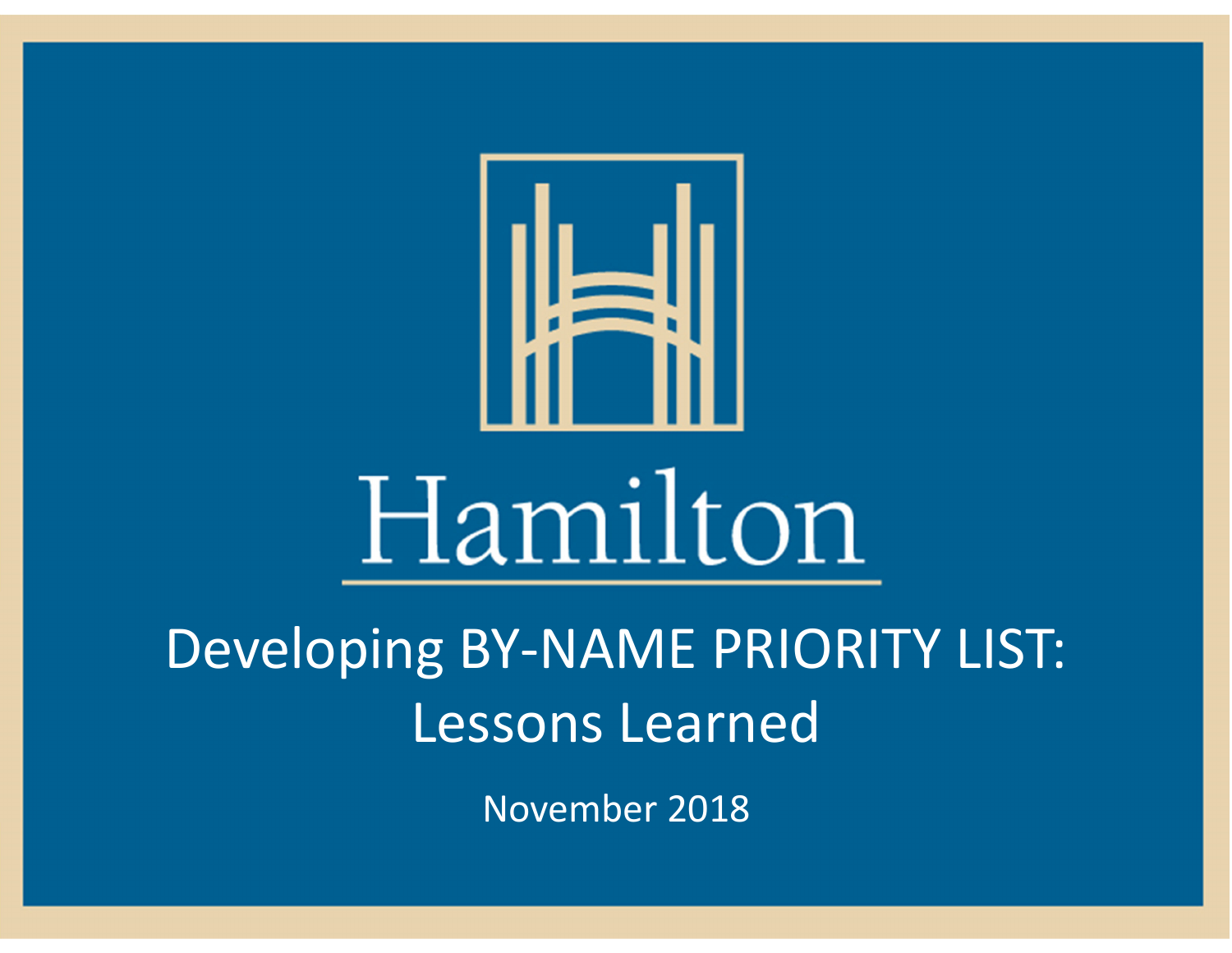## **Who is in the room….**



 $\triangleright$  Communities that have an BNPL

**► Communities thinking about** creating a BNPL

 $\triangleright$  Skeptical about the BNPL

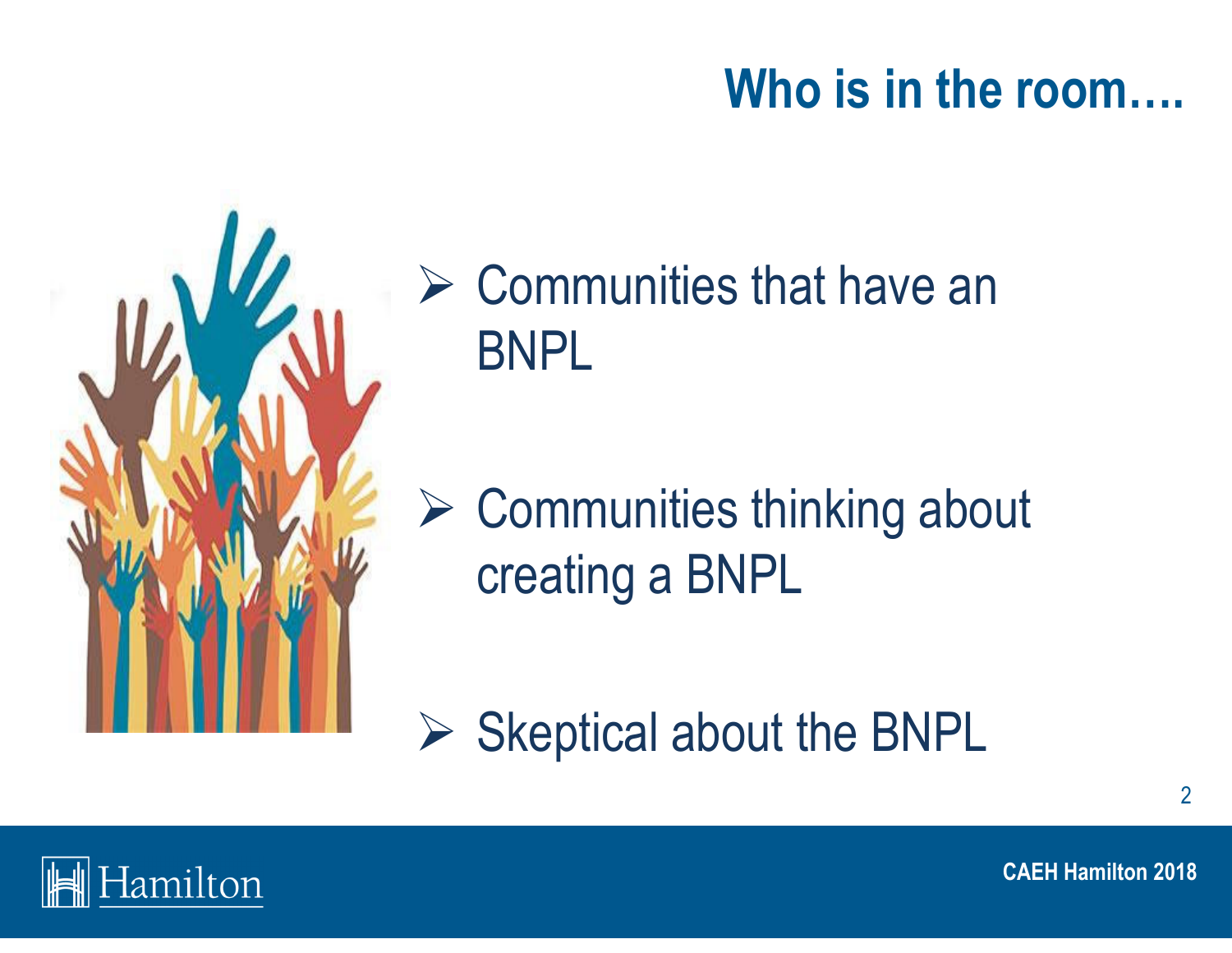## **Our Journey**

## Vision: **Everyone in Hamilton has a home**

- $\checkmark$  Rights based approach to housing
- End chronic homelessness
- Create housing stabilization for people at risk

## **How will we measure our progress?**

**Making the shift from being well intended to results driven**

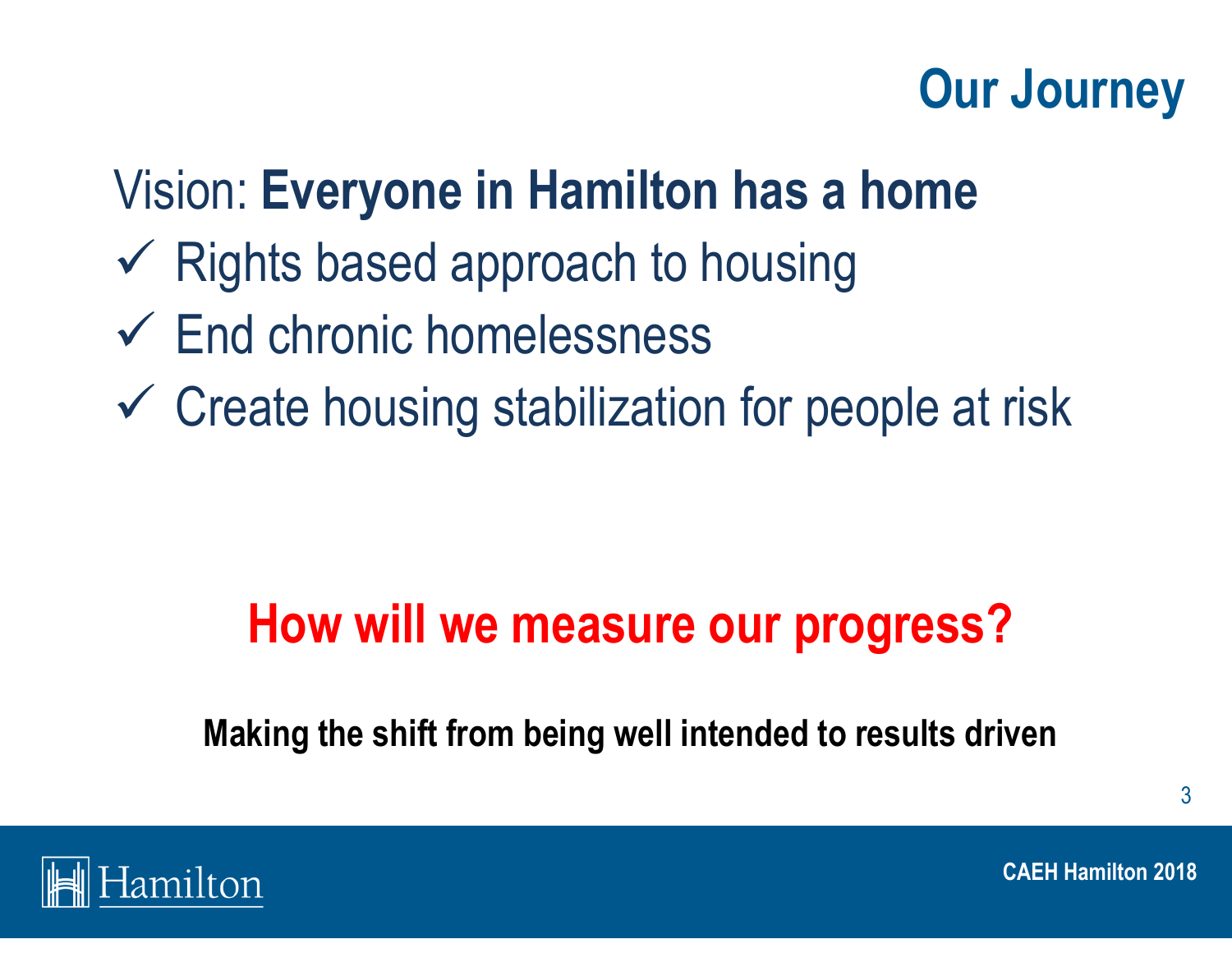

## **100K Campaign Lessons Learned**

- $\triangleright$  Number of housing placements in communities increase when you introduce data driven goals
- National coalition accelerates progress
- Coordinated Assessment and Housing Placement System emerged as the way forward in ending homelessness



**CAEH Hamilton 2018**

4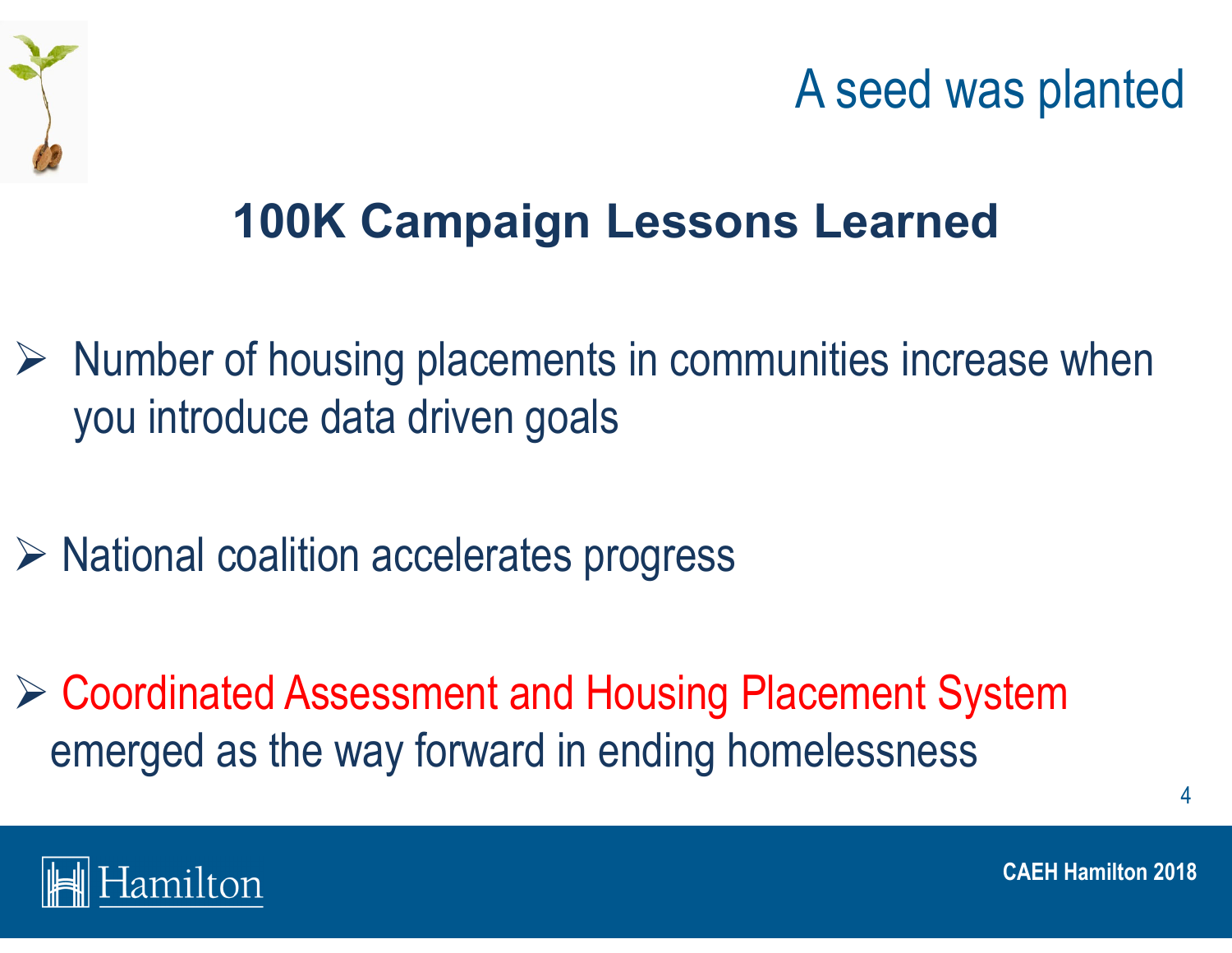## Rubber hits the road!

## **Hamilton forges ahead in 2017**

- $\triangleright$  Building the will
- $\blacktriangleright$ Community Liaison Team + City staff working group
- $\triangleright$  The Action Plan
- Standardization and coordination (intake, VI-SPDAT)
- $\triangleright$  Technology and guidelines
- $\blacktriangleright$ Implementation November 1, 2017



5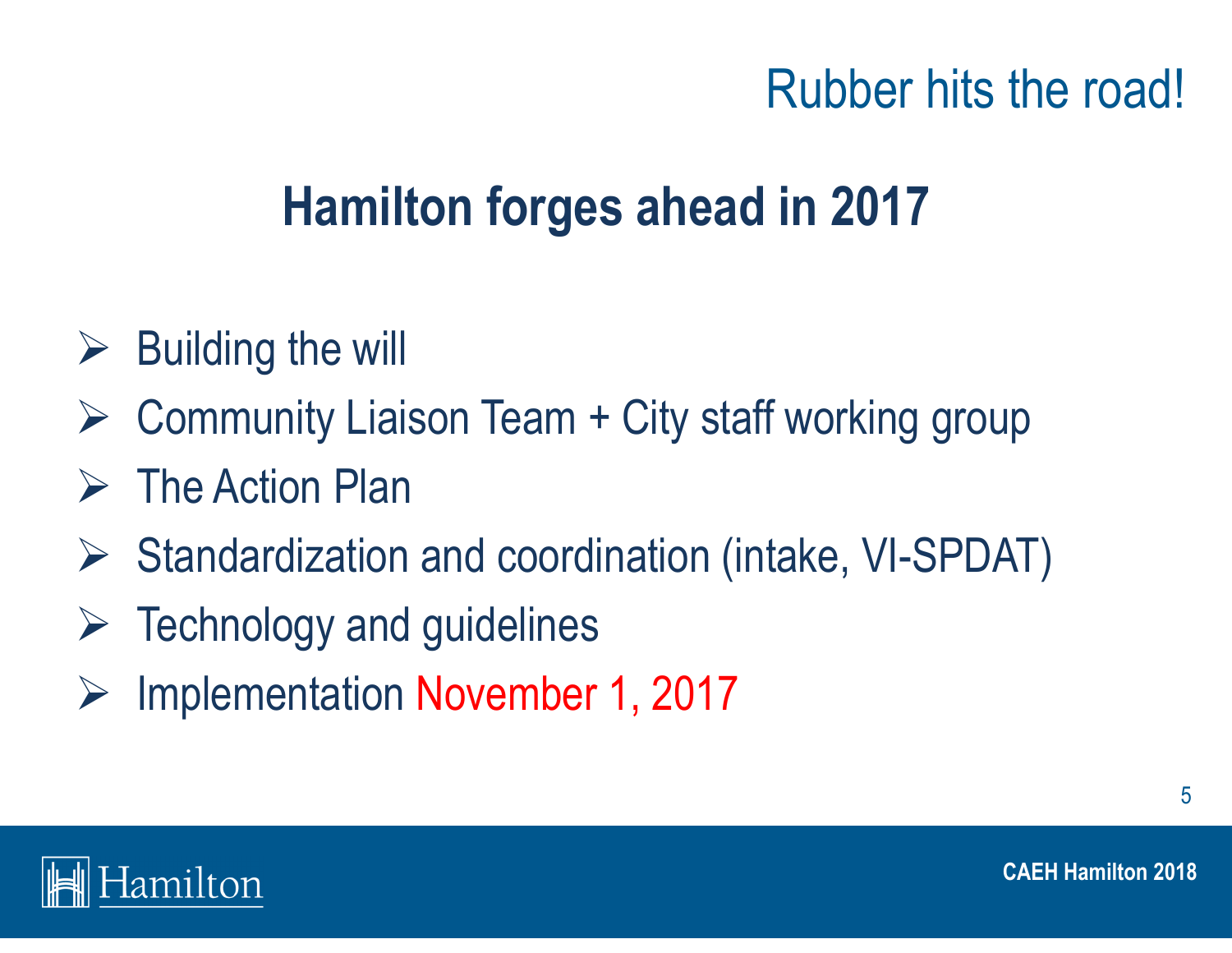# **Why do we need Coordinated Access and BNL?**



http://ceslosangeles.weebly.com/about‐ces.html

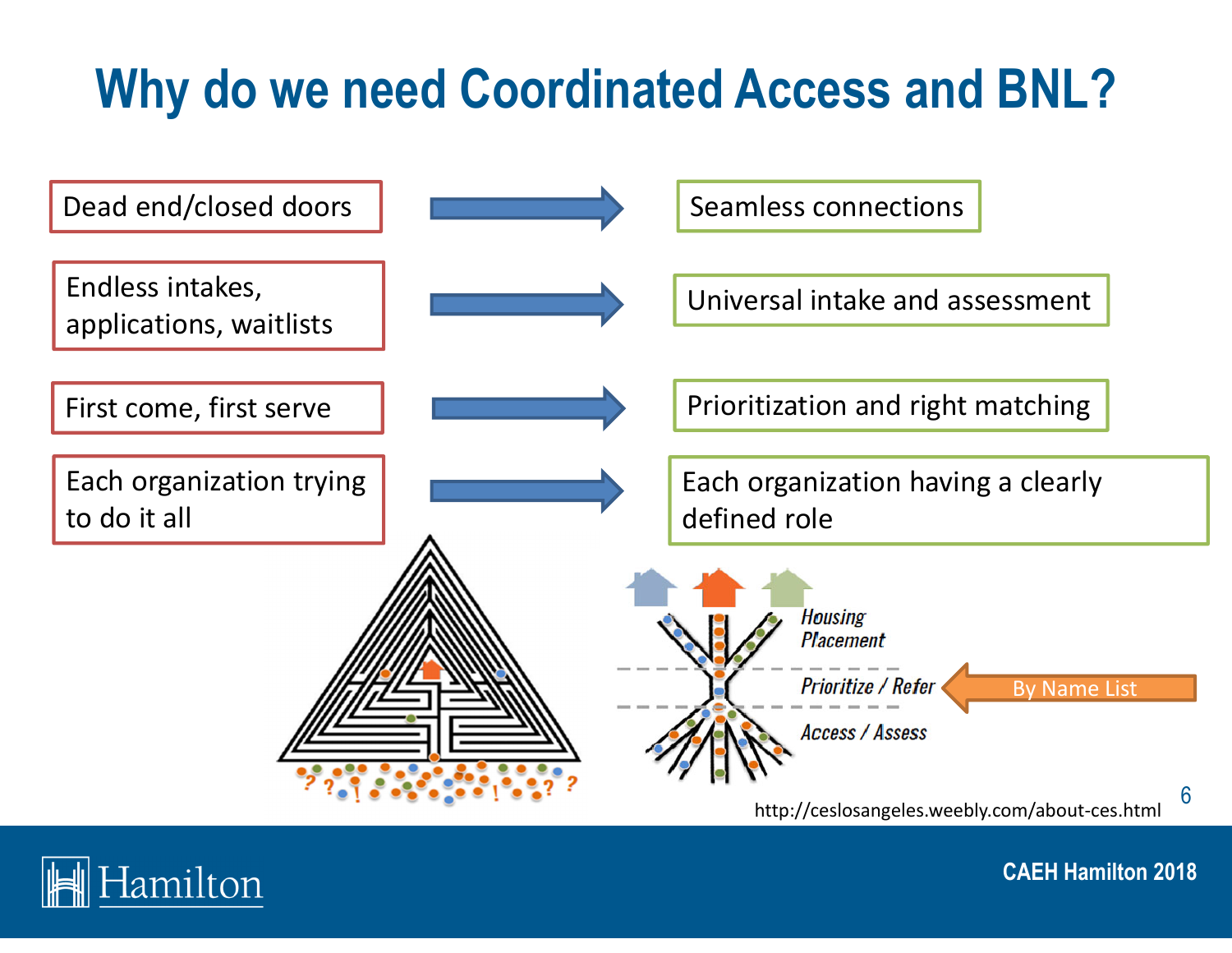# By-Name Priority List (BNPL)

Two key functions:

- o *By-Name List* - Lists all known individuals experiencing homelessness in the community
- o *Priority List* - Identifies individuals who meet prioritization criteria to connect them with housing and supports first



7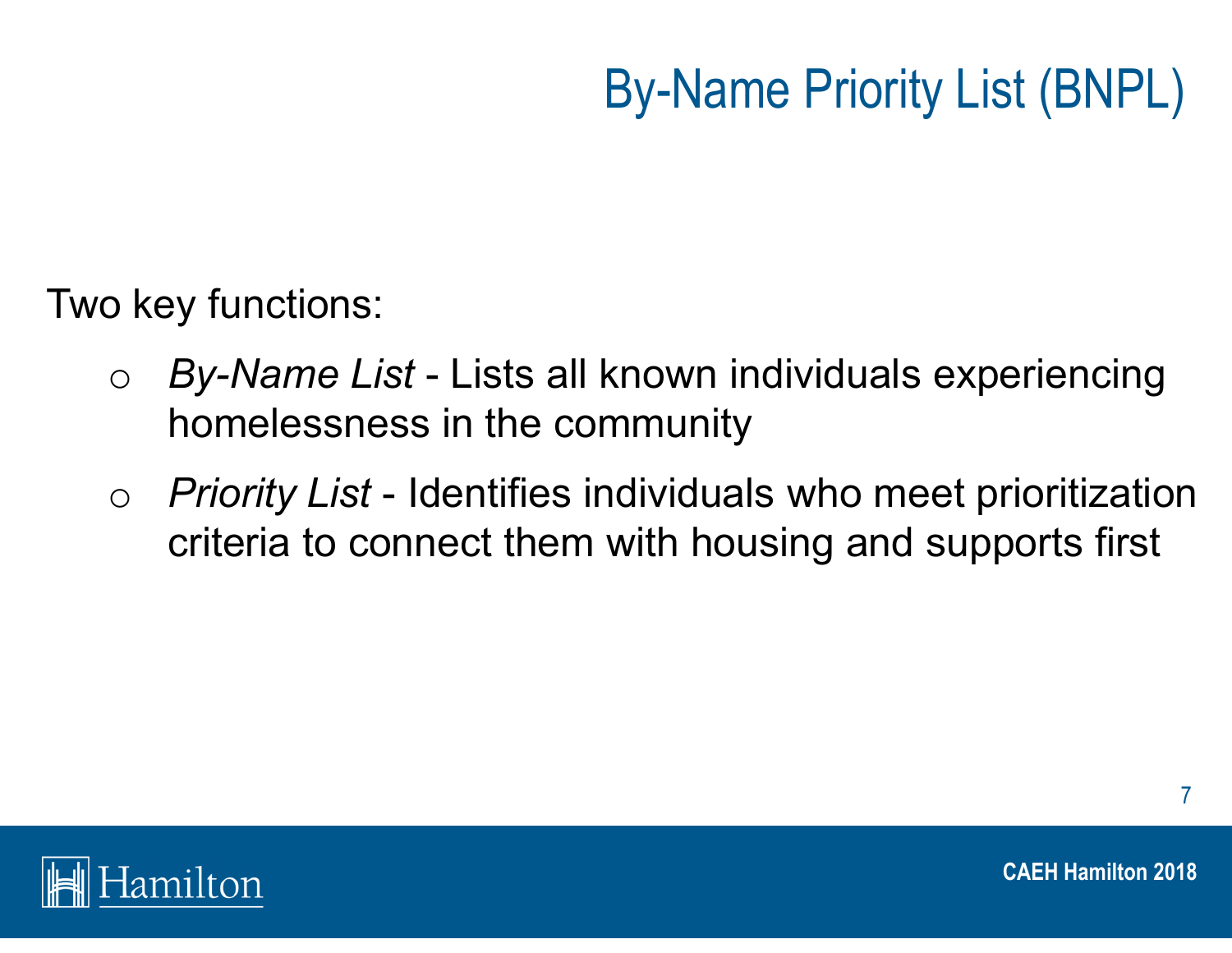#### "Matching People to Housing Services" Using By-Name List

| Hamilton's By Name List of People Experiencing Homelessness<br>With VI-SPDAT Completion Status, Current Location and Housing Referral Information<br>Date Range: 01/11/2017 - 16/10/2018 |               |              |     |                                                                 |       |       |      |                                            |                            |                              |               | nn.                             | DU.                                                            | nu |                                |                            |                  |                       |                                                      |                       |                               |                           |             |              |      |                                                                         |              |                   |
|------------------------------------------------------------------------------------------------------------------------------------------------------------------------------------------|---------------|--------------|-----|-----------------------------------------------------------------|-------|-------|------|--------------------------------------------|----------------------------|------------------------------|---------------|---------------------------------|----------------------------------------------------------------|----|--------------------------------|----------------------------|------------------|-----------------------|------------------------------------------------------|-----------------------|-------------------------------|---------------------------|-------------|--------------|------|-------------------------------------------------------------------------|--------------|-------------------|
| <b>HIFIS</b>                                                                                                                                                                             | First<br>Name | Las!<br>Name | DOB | Personally Identifiable Information<br>Chroni<br>o/Epis<br>odic | Youth | Gende | nous | Indige   Inactiv<br><b>Identity Status</b> | Curren<br>l Provid<br>l er | Other<br><b>Suppo</b><br>rts | Entry<br>Date | Exit<br>Date<br>Applic<br>able) | Experience of Homelessness Information<br>Numbe<br>٢o<br>Stays |    | Assessment Sta<br>SPD.<br>lype | VI-<br>SPDA er<br>Score ed | Provid<br>Assign | Date<br>Assign<br>eo. | Housing Referral (If Applicable)<br>Move-<br>In Date | Return<br>to<br>Homel | Days<br>Since<br>essnes Match | lime<br>l Place<br>Locate | /Email   er | Phone Provid | Date | ontact Informatid Case Notes (Engagement issues only<br>Heaso<br>n/Note | Previou Date | Previo<br>l House |

- •Organizing the system
- •Case conferencing vs. automatic referral list to housing with supports
- $\bullet$ • Prioritization for limited housing with support resources

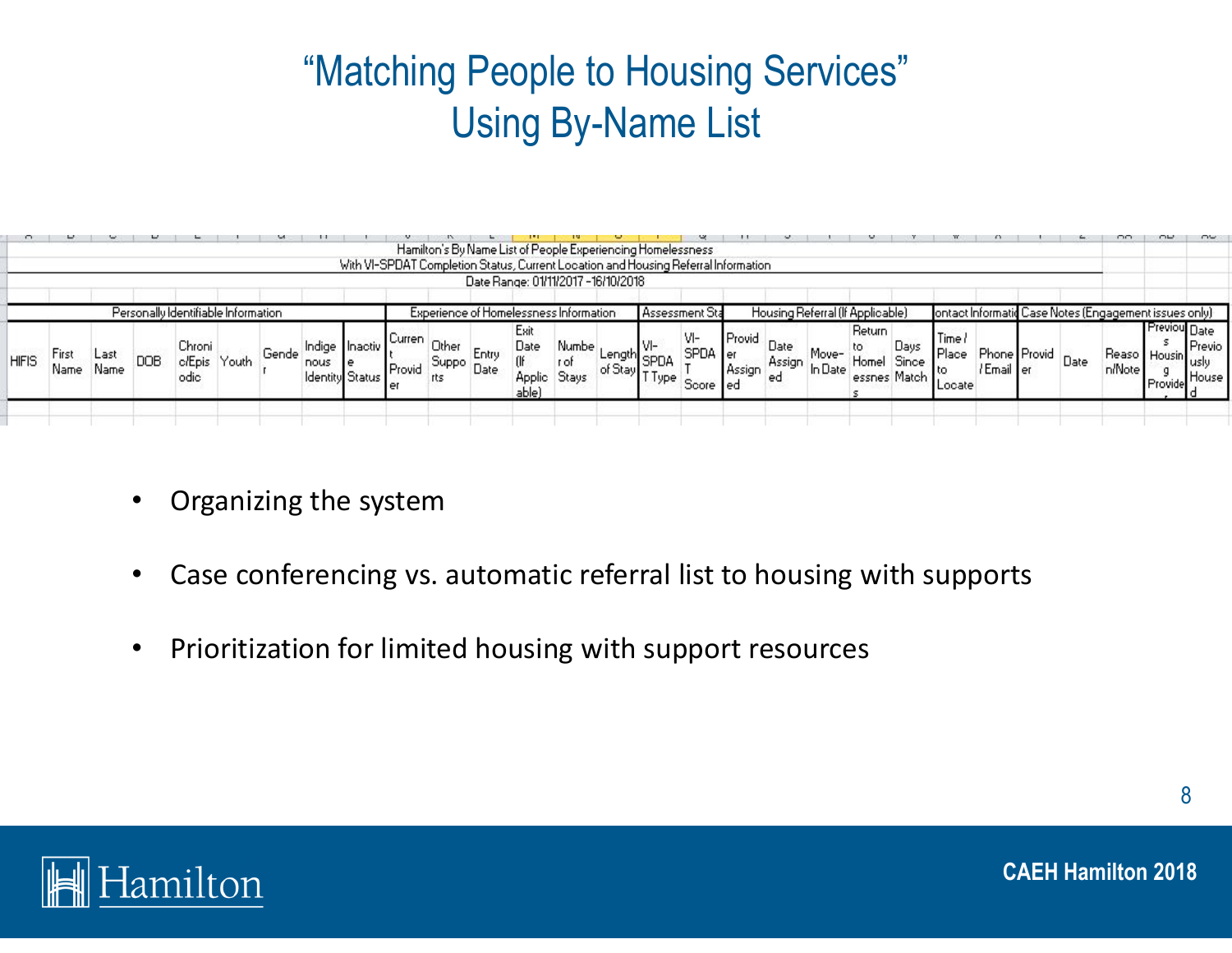## Performance Measurement using the By-Name List



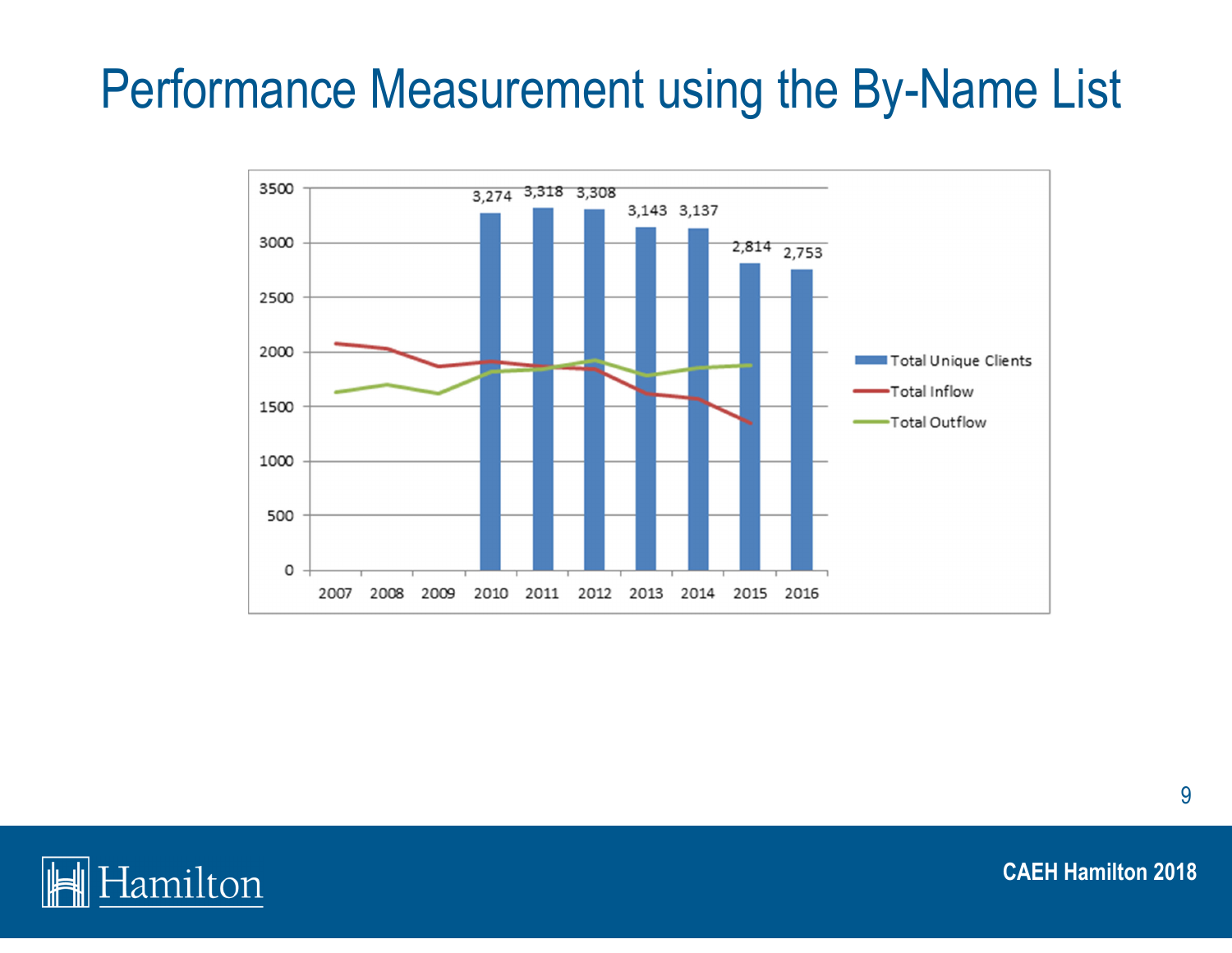#### Strategic Planning and Future investments using the By-Name List

#### **Housing Placements and Recidivism to the BNPL January 2018 ‐ August 2018**

|                        |                      | <b>Housing Placement</b> | <b>Return to Homeless Services</b> | %     | Placements not on the BNPL |              | $\%$ |
|------------------------|----------------------|--------------------------|------------------------------------|-------|----------------------------|--------------|------|
| <b>BNPL</b>            |                      | 233                      | 37                                 | 16%   |                            | 90           | 28%  |
|                        |                      |                          |                                    |       |                            |              |      |
| <b>Shelters</b>        |                      | 138                      | 18                                 | 13%   |                            | 8            | 5%   |
|                        | <b>Family Centre</b> | 60                       | $\pmb{0}$                          | 0%    |                            | $\mathbf{1}$ | 2%   |
|                        | GSMC                 | $71\,$                   | 18                                 | 25%   |                            | 4            | 5%   |
|                        | Mary's Place         | $\boldsymbol{7}$         | $\mathbf 0$                        | 0%    |                            | 3            | 30%  |
|                        |                      |                          |                                    |       |                            |              |      |
| <b>Housing First</b>   |                      | 79                       | 18                                 | 23%   |                            | 59           | 43%  |
|                        | ${\sf HB}$           | $10\,$                   | $\overline{4}$                     | 40%   |                            | 24           | 71%  |
|                        | HF4Y                 | $12\,$                   | $\overline{2}$                     | 17%   |                            | $\mathbf{1}$ | 8%   |
|                        | SOS                  | $17\,$                   | $\mathbf{1}$                       | 6%    |                            | ${\bf 16}$   | 48%  |
|                        | T <sub>2</sub> H     | 40                       | 11                                 | 28%   |                            | 18           | 31%  |
| <b>Rapid Rehousing</b> |                      | 9                        | $\mathbf{1}$                       | 11%   |                            | 22           | 71%  |
|                        |                      |                          |                                    |       |                            |              |      |
| Others                 |                      | 5                        | $\mathbf 0$                        | 0%    |                            | $\mathbf{1}$ | 17%  |
|                        | Indwell              | $\mathbf{1}$             | $\pmb{0}$                          | 0%    |                            | 0            | 0%   |
|                        | Lodging Home         | 1                        | 0                                  | 0%    |                            | 0            | 0%   |
|                        | Self Resolved        | $\overline{2}$           | $\pmb{0}$                          | 0%    |                            | 0            | 0%   |
|                        | <b>YWCA</b>          | 5                        | $\mathbf 0$                        | $0\%$ |                            | 1            | 17%  |